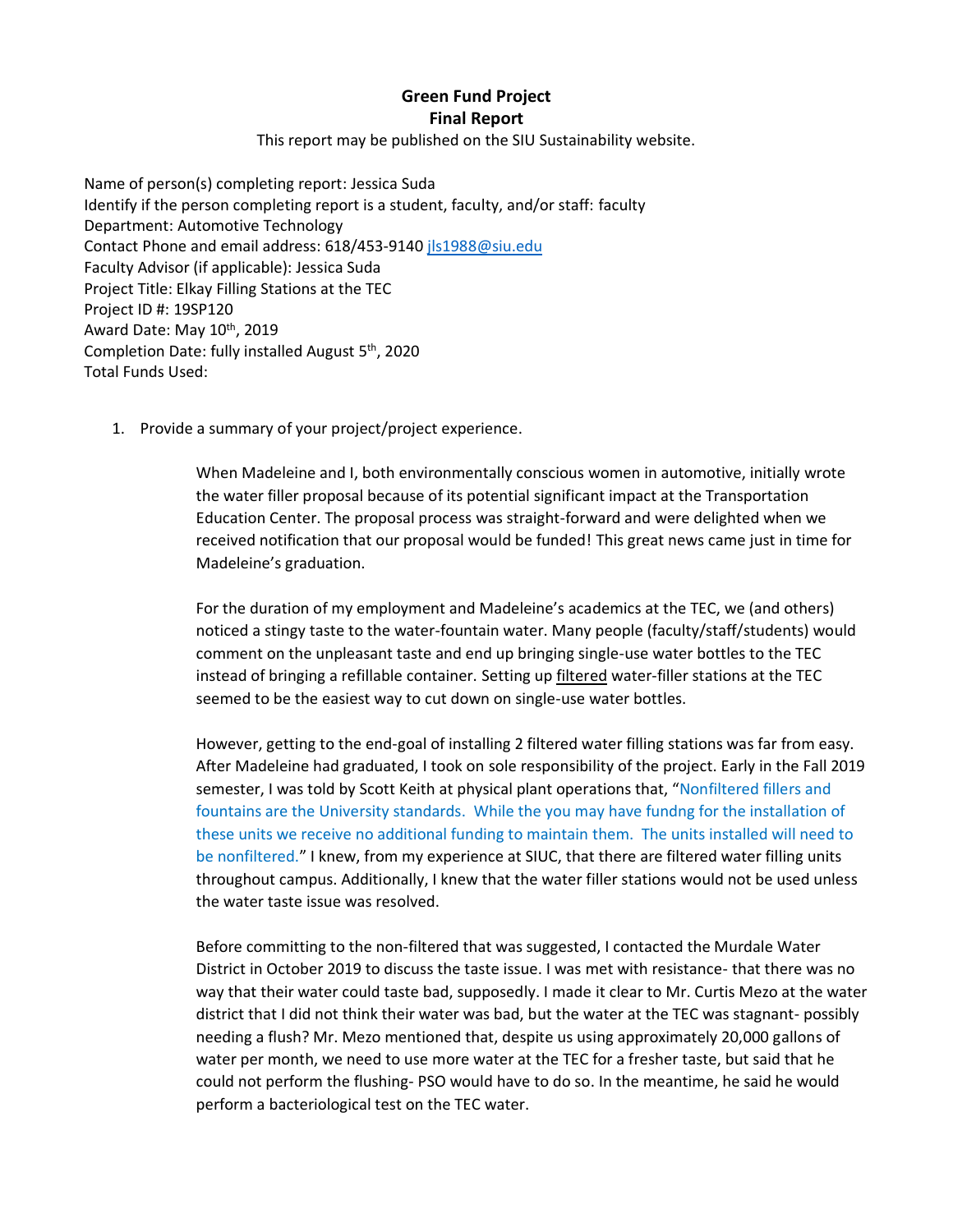December 2019, the bacteriological test was still not performed. I contacted PSO and CEHS to seek advice after not hearing back from the water district. Leslie Korando at CEHS phoned Mr. Mezo directly, inquiring about the water testing delay. He finally came out to test the water in January 2020. Results indicated that there was sufficient chlorine residual in the drinking water and bacteria was not found within the water… at least after you let the faucet run for 15 minutes prior. As Mr. Mezo put in an email,

## "…Carbondale Central Lab which indicates NO BACTERIA present in the water sample at the SIU TEC facility Room 162-B sink.

The interesting thing to note as Jessica witnessed, was that after a 15 minute flush of the sink's cold water faucet. Total Chlorine Residuals climbed from 0 to 1.0 mg/L.

It is my opinion that the District's water in the 6" Flighline Road water main is above the standard of 1.0 mg/L residual and that an internal flush of the water lines at their South building terminus, would bring an improvement to disinfectant availability, and taste issues."

PSO flushed the water at the TEC there-after.

Faculty and staff at the TEC continued to be dissatisfied with the drinking water taste- myself included. I spoke with the chair of Automotive Technology, Mike Behrmann, about still wanting to follow through with the filtered water filler option. I was told the filtered option wasn't possible- there wasn't enough money in the budget to pay for the filters (\$50/ea) or labor of replacement (\$50 for both units). I suggested, since we have many industry contacts in automotive, why not reach out to them to sponsor the yearly filter change? I resorted to offering to pay out of pocket for the filter service if I was not able to raise the money from industry…

February/March 2020, filtered water filler units were then ordered :)

…Not without some dismay from PSO, for whatever reason…

"Please confirm that you want filtered units.

Replacing filters takes resources and does not appear to us to be sustainable in practice.

In February we took a dozen water samples which were tested by the Carbondale Central Laboratory. One of the twelve was invalid due to the testing port and none of the other eleven samples, taken at various locations throughout the facility, showed a concern except for diminishing chlorine levels at a few of the locations. These few locations showed a systematic decrease in chlorine level since we flushed the lines in late January. Based on the results we have put into place a flushing plan for these areas. Which is somewhat ironic since the filter will be removing chlorine."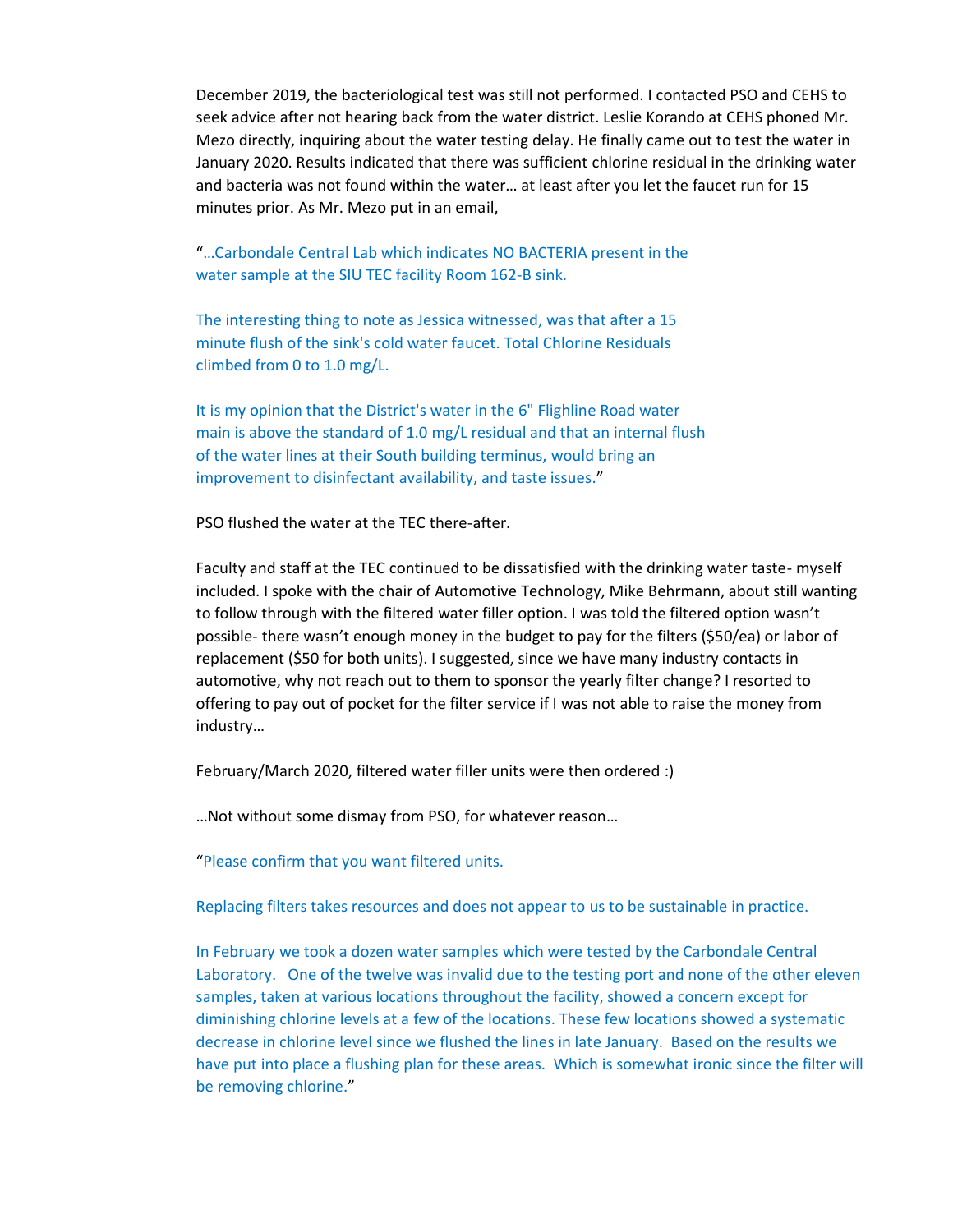I replied: "The purpose of chlorine in a water system is to create an environment in which bacteria cannot thrive, since the water may sit in pipes for days/weeks+- having the correct chlorine residual ensures this. However, the chlorine serves no purpose at the end-user (immediately post-filter), since the water is consumed in the immediate (within hours)- posing no risk of bacteria growth. There are upper and lower limits for chlorine consumption, and this filter will aid with not only this, but with any possible bacteria, lead, possible pesticide run-off, etc. getting to the end-user. Not really ironic, if you think about it.

It is good to know about the flushing plan- this helps. Mr. Behrmann and I have already worked out a plan for the extra cost of the filtered units, so let us continue with the filter option."

Then, mid-March 2020, the COVID-19 pandemic hit. All in-person activity came to a stand-still. After not hearing anything on the water fillers by May 2020, I contacted PSO for an update. Understandably, I was told "Currently my staff is only allowed to respond to emergency or essential items. Once we are able to return to work we will have to prioritize all of the maintenance issues and address them accordingly."

After Illinois reached Phase 4 in the re-opening plan in July 2020, I contacted PSO again. I was updated, "Yes, we do plan to install the bottle fillers this summer. I spoke with my plumber foreman this morning about getting them worked into their schedule."

Finally, August 2020… the water filler stations were officially installed at the TEC! It has been a frustrating process, but I have learned a lot about patience and persistence from this experience.

2. Provide a summary of your results (environmental, social, and/or economic) including quantifiable data as appropriate (ex. # of individuals reached, lbs. diverted from landfill, energy saved, etc.).

Accumulatively, in the past month, the water filler stations have helped eliminate waste from **1,284** disposable plastic bottles at the Transportation Education Center! This is beyond incredible!

- 3. Summarize how your project promoted the Green Fee/Sustainability on campus including, but not limited to, flyers created, screenshots of website, signage, etc. Please include website links, if applicable. (Reminder: you are required to promote your project using at least 2 items from the awardee website promotion list.)
	- 1. I was provided 2 Green Fund stickers, in which I adhered one to each of the water filler stations.
	- 2. I asked the Automotive Technology department to post about it on FaceBook:
		- i. <https://www.facebook.com/SIUCAutomotive/>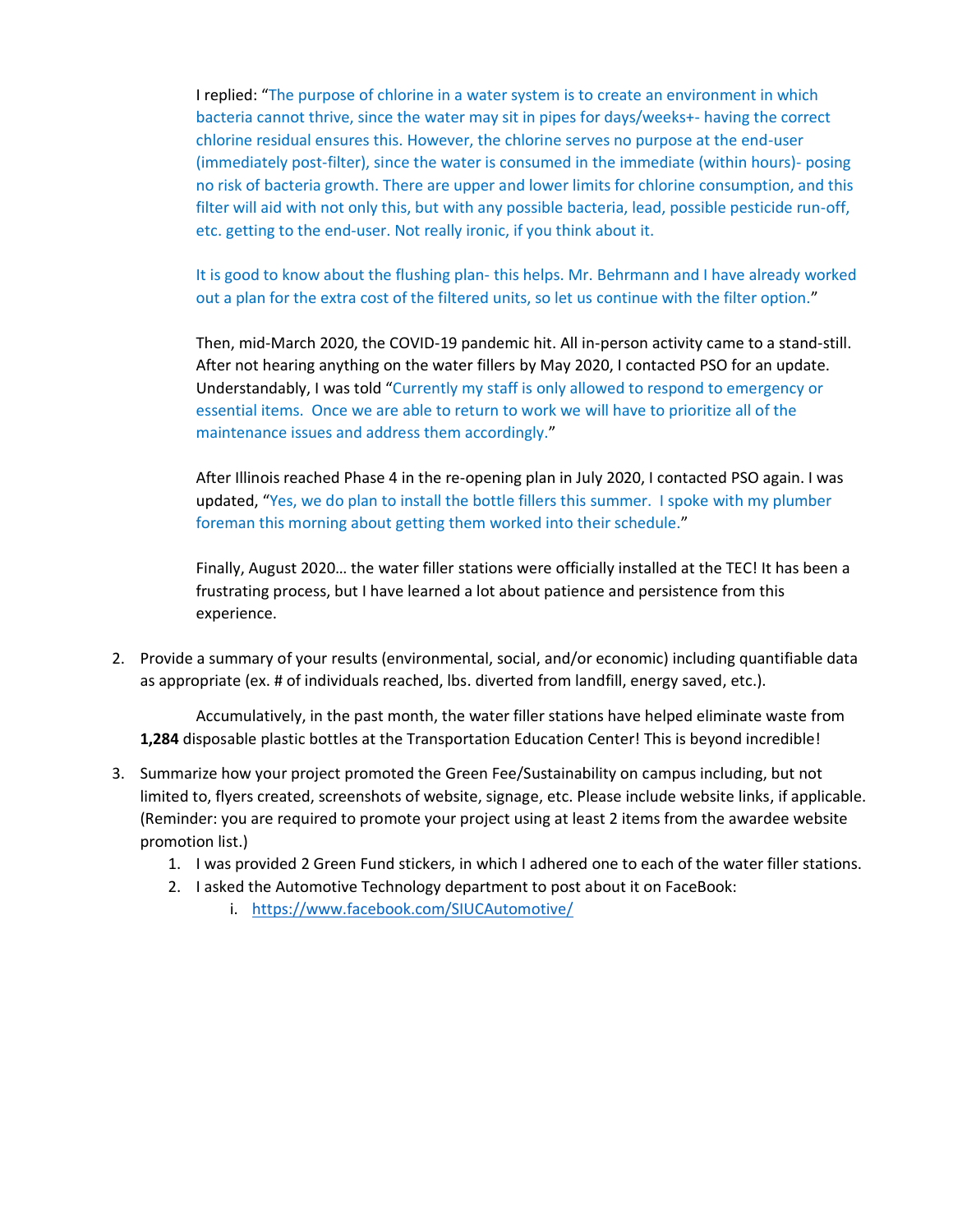4. Provide evidence of how you used the Green Fund Marker in your project.



5. Is there anything you would do differently if you were to do a similar project in the future? If so, please describe.

> There are potential difficulties associated with any project. Although things did not go as planned, I am pleased with the outcome and the learning process. I am thankful that there are means to help improve daily life at SIUC via the Green Fund Grant.

- 6. Provide as an attachment to the email (see email address below) a minimum of 5 digital images. A minimum of one of the five images should include a person. Images should be of high a quality as possible and be attached in jpg format, if available. Images will be used to promote interest in sustainability projects on campus and may be used on our website and in other promotional material. These can be photos of the progress of the project or the completed project. Provide captions for photos here.
	- 1. IMG\_8384: north water filler station days after installation (August 2020)- 78 bottles saved already!
	- 2. IMG\_8677: Action shot of Ms. Jessica Suda filling up at the south water filler station.
	- 3. IMG\_8682: Professor Suda proudly filling up her Subaru water bottle at the south station. She received the Subaru water bottle from Madeleine's at her current place of employment.
	- 4. IMG\_8696: Screenshot of the SIU Automotive Technology Facebook page.
	- 5. IMG\_8700: Latest north entrance water filler snapshot.
	- 6. IMG\_8701: Latest south entrance water filler snapshot.
- 7. In 2-5 sentences, describe what you learned from completing the Green Fund grant process. Include a detailed response (Do not simply respond "yes" or "no.") to at least one of the following questions to help us understand how this project has impacted your overall university experience.
	- Do you have a different understanding of sustainability now than you did at the beginning of the process?